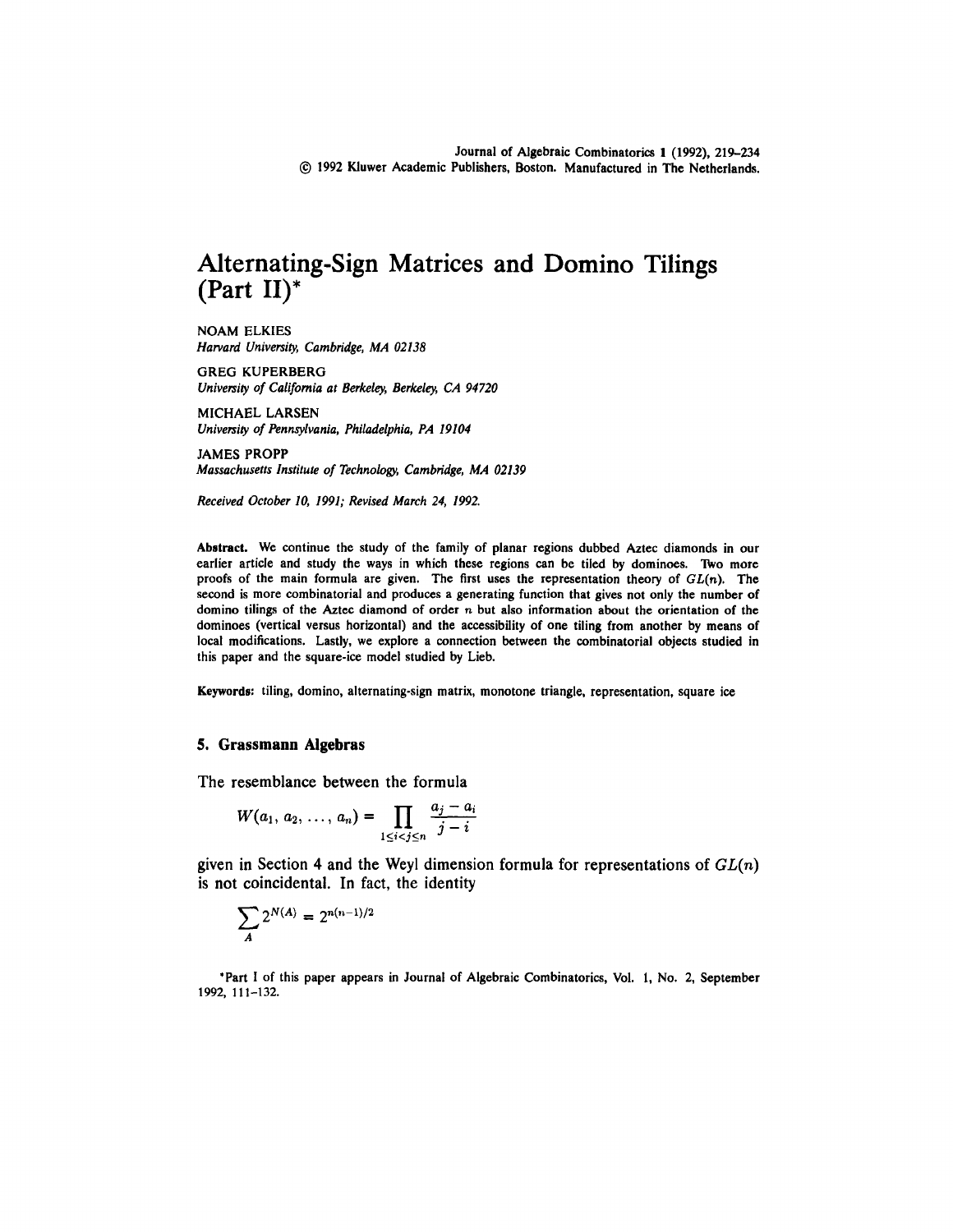can be proved by pure representation theory. The idea is to relate the rules for consecutive rows in Gelfand triangles to the decomposition of *GL(n)* representations as  $GL(n-1) \times GL(1)$  representations.

Let *V* be a finite-dimensional vector space, let  $A^{i}(V)$  be the *i*th exterior power of *V,* and let

$$
\Lambda(V)=\bigoplus_{i=0}^n\Lambda^i(V)
$$

be the exterior algebra generated by *V* (regarded here as a module, not an algebra). It is elementary that if *V* and *W* are finite-dimensional vector spaces,

$$
A^{2}(V \oplus W) = A^{2}(V) \oplus A^{2}(W) \oplus (V \otimes W),
$$
  

$$
A(V \oplus W) = A(V) \otimes A(W).
$$

Writing  $G(V)$  for  $\Lambda(\Lambda^2(V))$ , we get  $\dim(G(V)) = 2^{\left(\frac{\dim(V)}{2}\right)}$  and

$$
G(V \oplus W) = G(V) \otimes G(W) \otimes \Lambda(V \otimes W).
$$

We now recall the Cartan-Weyl theory of weights of irreducible representations of Lie groups in the case of *GL(n)* (due to Schur); for more details, see [5]. If  $V = \mathbb{C}^n$ , then  $GL(V) = GL(n, \mathbb{C})$  contains the group T of diagonal matrices diag( $x_1, \ldots, x_n$ ). The analytic homomorphisms  $T \to \mathbb{C}^*$  are precisely the Laurent monomials  $x_1^{a_1} \cdots x_n^{a_n}$ ,  $a_i \in \mathbb{Z}$ . If  $\rho$  is a finite-dimensional (analytic) representation of  $GL(n, \mathbb{C})$ , its restriction to T is a direct sum of 1-dimensional analytic representations (called *weights)* and the restriction of the trace of *p* to T is a Laurent polynomial in the  $x_i$ ; we represent a weight of  $\rho$  by the sequence of exponents occurring in the corresponding Laurent monomial in  $tr(\rho|_{T})$ . For instance, the trace function of the identity representation is the sum of the diagonal elements,  $x_1 + \cdots + x_n$ , so the weights are the basis vectors  $(0, \ldots, 0, 1, 0, \ldots, 0)$ . The operations of linear algebra can be translated into operations on trace polynomials. Thus the trace of a direct sum of representations is the sum of the traces, the trace of a tensor product is the product of traces, the trace of the *k*th exterior power is the *k*th elementary symmetric function of the constituent monomials, and so on. The irreducible representations  $\rho$  of  $GL(n, \mathbb{C})$  are indexed by *dominant weights*  $\lambda = (\lambda_1, \ldots, \lambda_n)$ , where  $\lambda_i \in \mathbb{Z}$  and  $\lambda_1 \leq \cdots \leq \lambda_n$ ; among all weights that occur in  $\rho|_T$  and satisfy this inequality,  $\lambda$  has the greatest norm. For instance, the dominant weight of the identity representation is  $(0, 0, \ldots, 0, 1)$ .

We set  $a_i = \lambda_i + i$ , so the finite-dimensional irreducible representations of  $GL(n, \mathbb{C})$  are indexed by  $(a_1, \ldots, a_n)$ , where  $a_i \in \mathbb{Z}$  and  $a_1 < \cdots < a_n$ . The Weyl character formula for  $GL(n)$  says that the trace function for  $\rho(a_1, \ldots, a_n)$  is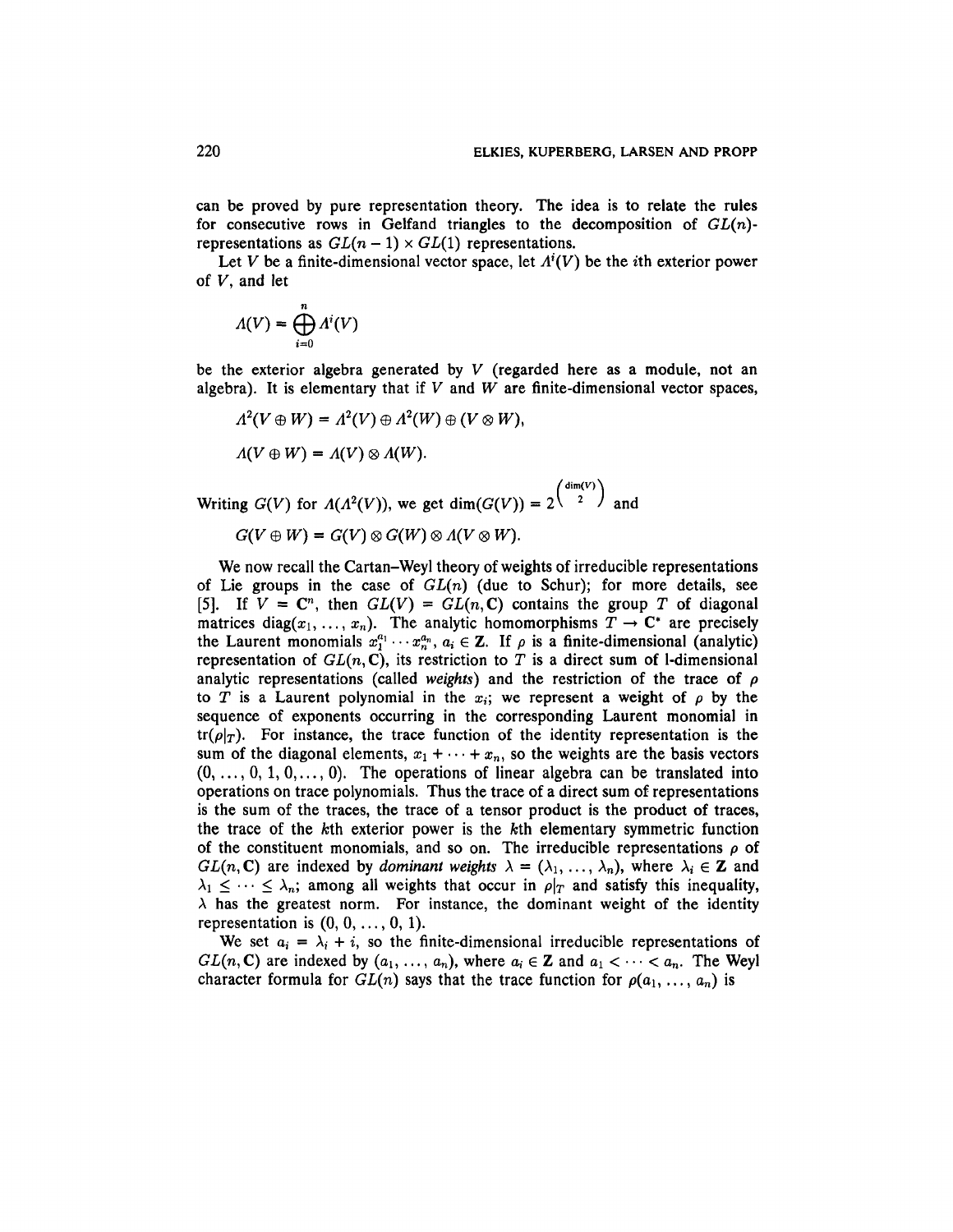$$
\frac{\sum_{\sigma \in S_n} \operatorname{sgn}(\sigma) x_1^{a_{\sigma(1)}} \cdots x_n^{a_{\sigma(n)}}}{\prod_{1 \leq i \leq n} x_i \prod_{1 \leq j < i \leq n} (x_i - x_j)}.
$$

The numerator of this expression can be written

$$
\det \begin{pmatrix} x_1^{a_1} & x_2^{a_1} & \cdots & x_n^{a_1} \\ x_1^{a_2} & x_2^{a_2} & \cdots & x_n^{a_2} \\ \vdots & \vdots & \ddots & \vdots \\ x_1^{a_n} & x_2^{a_n} & \cdots & x_n^{a_n} \end{pmatrix}.
$$

Subtracting  $x_1^{a_{i+1}-a_i}$  times row *i* from row  $i + 1$ , for  $i = n - 1, n - 2, ..., 1$ , we obtain

$$
x_1^{a_1} \sum_{\tau \in S_{n-1}} \operatorname{sgn}(\tau) \prod_{i=1}^{n-1} \left( x_{i+1}^{a_{\tau(i)+1}} - x_{i+1}^{a_{\tau(i)}} x_1^{a_{\tau(i)+1}-a_{\tau(i)}} \right).
$$

The trace functions for the representations  $V$ ,  $\Lambda^2(V)$ , and  $G(V)$  (that is, for the action of *GL(n)* on these spaces induced by the action of *GL(n)* on V) are given by  $\Sigma_{1 \le i \le n} x_i$ ,  $\Sigma_{1 \le j \le i \le n} x_i x_j$ , and  $\Sigma_{1 \le j \le i \le n} (1 + x_i x_j)$ , respectively. The trace function for  $\rho(a_1, \ldots, a_n) \otimes G(V)$  is therefore

$$
x_1^{a_1}\sum_{\tau\in S_{n-1}}\operatorname{sgn}(\tau)\prod_{i=1}^{n-1}\left(x_{i+1}^{a_{\tau(i)+1}}-x_{i+1}^{a_{\tau(i)}}x_1^{a_{\tau(i)+1}-a_{\tau(i)}}\right)\prod_{i=1}^n\frac{1}{x_i}\prod_{1\leq j
$$

this is equal to

$$
x_1^{a_1-1}\sum_{\tau\in S_{n-1}}sgn(\tau)\prod_{i=1}^{n-1}(\Sigma_1(i,\,\tau)+\Sigma_2(i,\,\tau))\prod_{i=2}^n\frac{1}{x_i}\prod_{2\leq j
$$

where

$$
\Sigma_1(i,\,\tau) = \sum_{k=a_{\tau(i)}}^{a_{\tau(i)+1}-1} x_{i+1}^k x_1^{a_{\tau(i)+1}-1-k},
$$

$$
\Sigma_2(i,\,\tau) = \sum_{l=a_{\tau(i)}+1}^{a_{\tau(i)+1}} x_{i+1}^l x_1^{a_{\tau(i)+1}-1-l}.
$$

Viewing  $GL(n-1, C)$  as the subgroup of  $GL(n, C)$  consisting of all matrices of the form

$$
\begin{pmatrix} 1 & 0 \\ 0 & M \end{pmatrix},
$$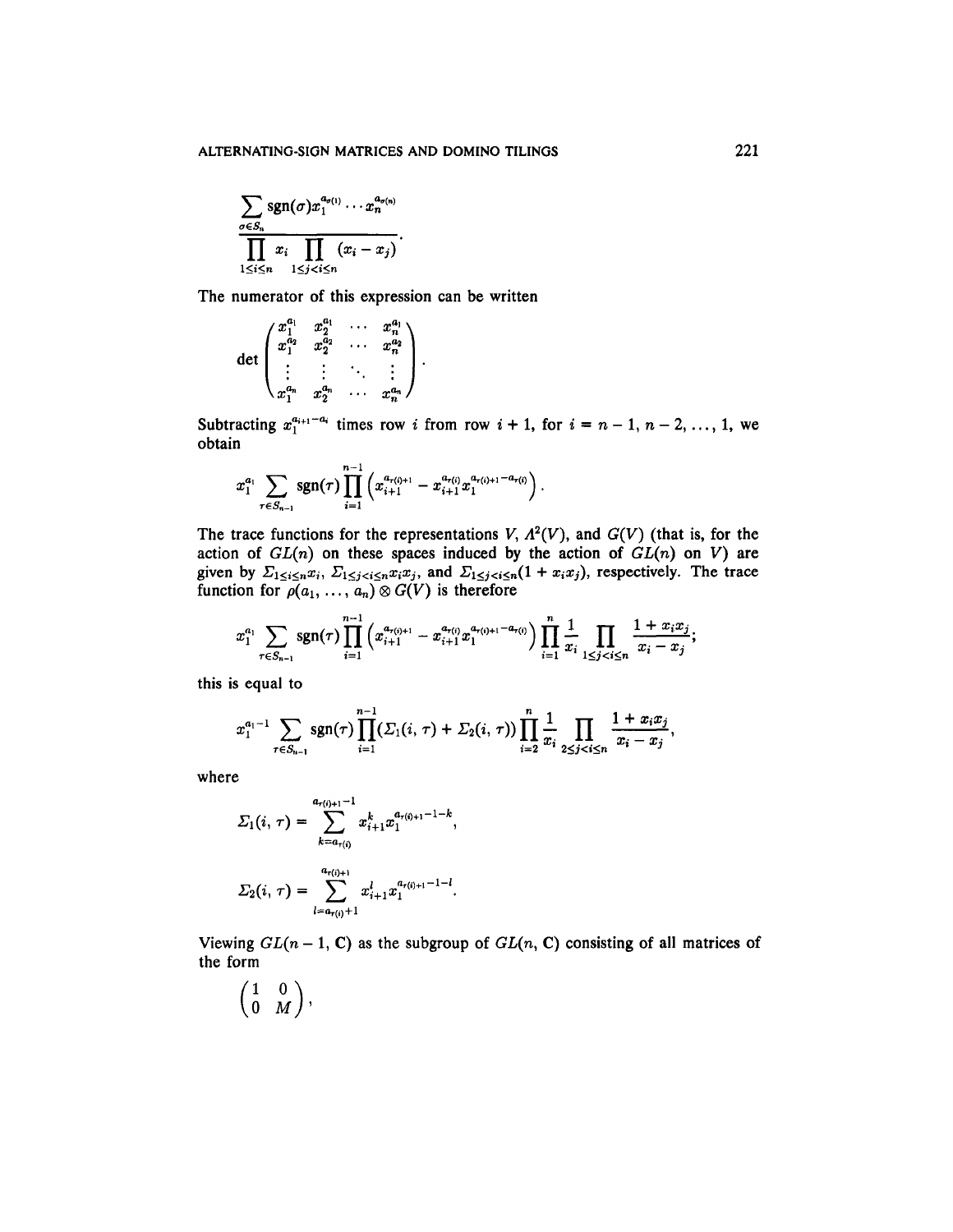we can restrict  $\rho(a_1, \ldots, a_n) \otimes G(C^n)$  to  $GL(n-1)$ . At the level of traces on the diagonal, this amounts to setting  $x_1 = 1$  to obtain

$$
\left(2\sum_{b_1=a_1}^{a_2}\right)\cdots\left(2\sum_{b_{n-1}=a_{n-1}}^{a_n}\right)\sum_{\tau\in S_{n-1}}sgn(\tau)x_2^{b_{\tau(1)}}\cdots x_n^{b_{\tau(n-1)}}\prod_{i=2}^n\frac{1}{x_i}\prod_{2\leq j
$$

(As in Section 4, the notation  $\Sigma^*$  indicates a sum where the endpoints are counted with multiplicity  $\frac{1}{2}$ .) This is visibly the sum of the traces of the  $GL(n-1)$ -representations

$$
\rho(b_1,\,\ldots,\,b_{n-1})\otimes G(\mathbf{C}^{n-1})
$$

counted with appropriate multiplicities. In fact, since two representations of  $GL(n-1)$  are the same if and only if their trace polynomials coincide, this gives a formula for the restriction of the representation  $\rho(a_1, \ldots, a_n) \otimes G(C^n)$ to  $GL(n-1)$ . Iterating this process, we see that  $W(1, 2, ..., n)$  (as defined in Section 4) is the value obtained by substituting  $x_1 = x_2 = \cdots = x_n = 1$  in the trace function of  $G(\mathbb{C}^n)$  viewed as a  $GL(n)$ -representation or, in other words, the trace function of  $G(\mathbb{C}^n)$  on  $GL(0) = 1$ , which is simply the dimension of  $G(\mathbb{C}^n)$ .

#### **6. Domino Shuffling**

The even (or standard) coloring of the Aztec diamond, as defined earlier, is the black-white checkerboard coloring in which the interior squares along the northeast border are black. In this section it will be convenient to also consider the other checkerboard coloring, which we call *odd.* We will continue to call a vertex of a checkerboard-colored region *even* if it is the upper-left corner of a white square, and we will call it *odd* otherwise, only now this notion depends on the checkerboard coloring chosen as well as on the coordinates of the vertex.

In general, a union of squares in a bicolored checkerboard will be called *even* if the leftmost square in its top row is white, and it will be called *odd* if that square is black. Thus the left half of Figure 12 shows an even Aztec diamond, an even 2-by-2 block and two even dominoes (along with an even vertex), and the right half of Figure 12 shows odd objects of the same kind. Hereafter, a 2-by-2 block will be called simply a *block.*

Given a tiling of a colored region by dominoes, we may remove all the odd blocks to obtain an *odd-deficient tiling.* In general, an odd-deficient domino tiling of a region in the plane is a partial tiling that has no odd blocks and that can be extended to a complete tiling of that region by adding only odd blocks. An odd-deficient tiling of the Aztec diamond of order *n* with its even coloring is uniquely determined by the heights of its even vertices, as recorded in the matrix *B* of Section 3; thus these odd-deficient tilings are in one-one correspondence with alternating-sign matrices of order  $n + 1$ .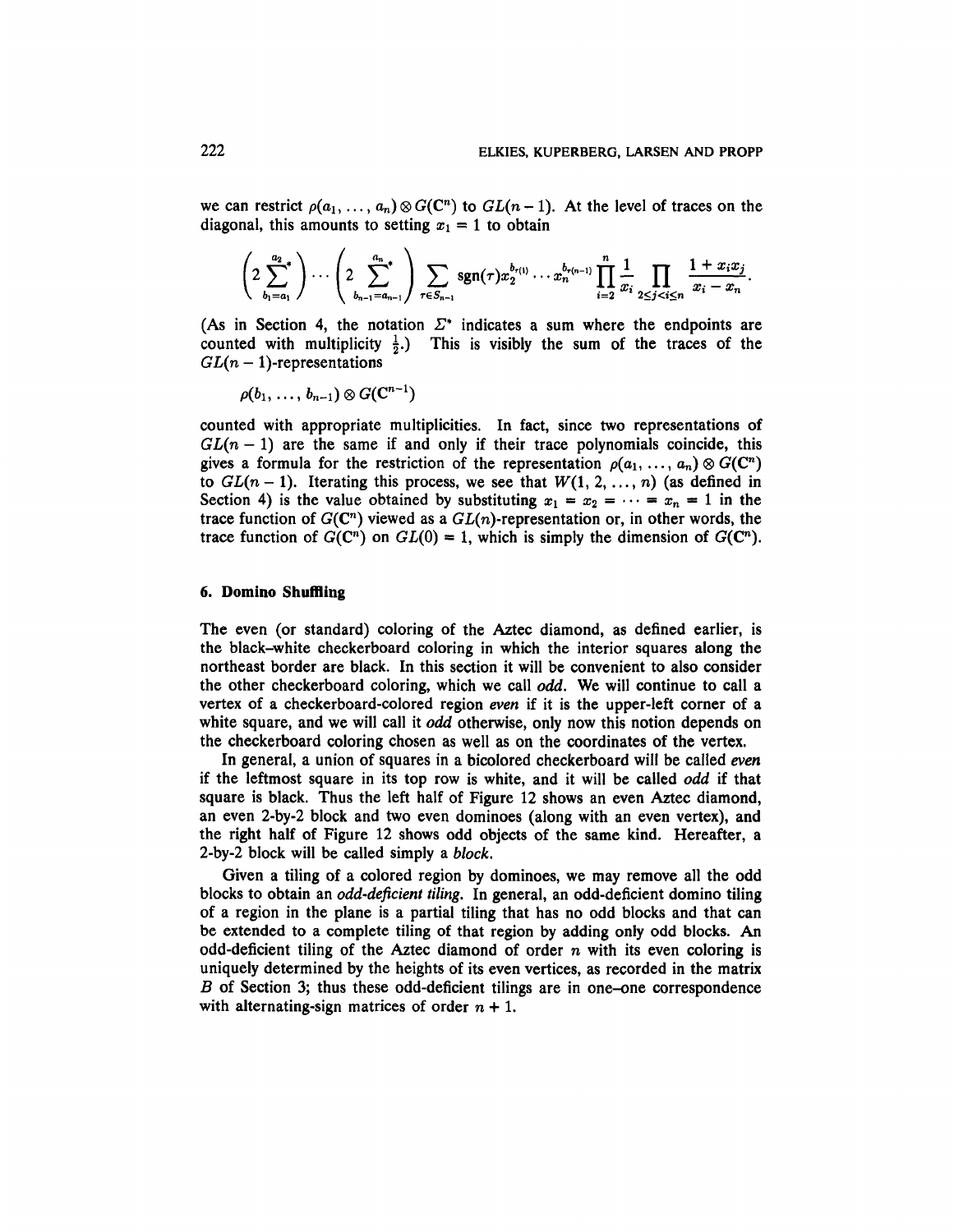

*Figure 12.* Even things and odd things.

Given a partial tiling  $\tilde{T}$  of the plane, let  $U_T$  be the union of the dominoes belonging to  $\tilde{T}$ . Observe that if  $\tilde{T}$  is odd-deficient, then the boundary of  $U_T$  has corners only at odd vertices.

The functions  $v(T)$  and  $r(T)$  defined earlier can be expressed in the form

$$
v(T) = \sum_{d \in T} v(d)
$$

and

$$
r(T) = \sum_{d \in T} r(d)
$$

for suitable functions  $v(\cdot)$  and  $r(\cdot)$  on the set of dominoes, which we now define. If the domino *d* is horizontal, let  $v(d) = r(d) = 0$ ; if *d* is vertical, let  $v(d) = \frac{1}{2}$ and let *r(d)* be assigned according to the location of the center of *d* following the pattern set down in Figure 13 for the case  $n = 3$ . (More formally, we may declare that if *d* is the vertical domino with upper-left corner at (*i*,*j*), then  $r(d) = (-1)^{i+j+n}(i+n+1)$ .) Clearly,  $v(T)$  is the sum of  $v(d)$  over all dominoes  $d \in T$ . As for  $r(T)$ , note that

$$
r(T_{\min})=0=\sum_{d\in T_{\min}}r(d);
$$

also note that a move that increases  $h(T)$  by 1 either creates two vertical dominoes  $d_1, d_2$  that satisfy  $r(d_1) + r(d_2) = 1$  or annihilates two vertical dominoes  $d_1, d_2$  that satisfy  $r(d_1) + r(d_2) = -1$ . Thus by induction  $r(T) = \sum_{d \in T} r(d)$  for all tilings T.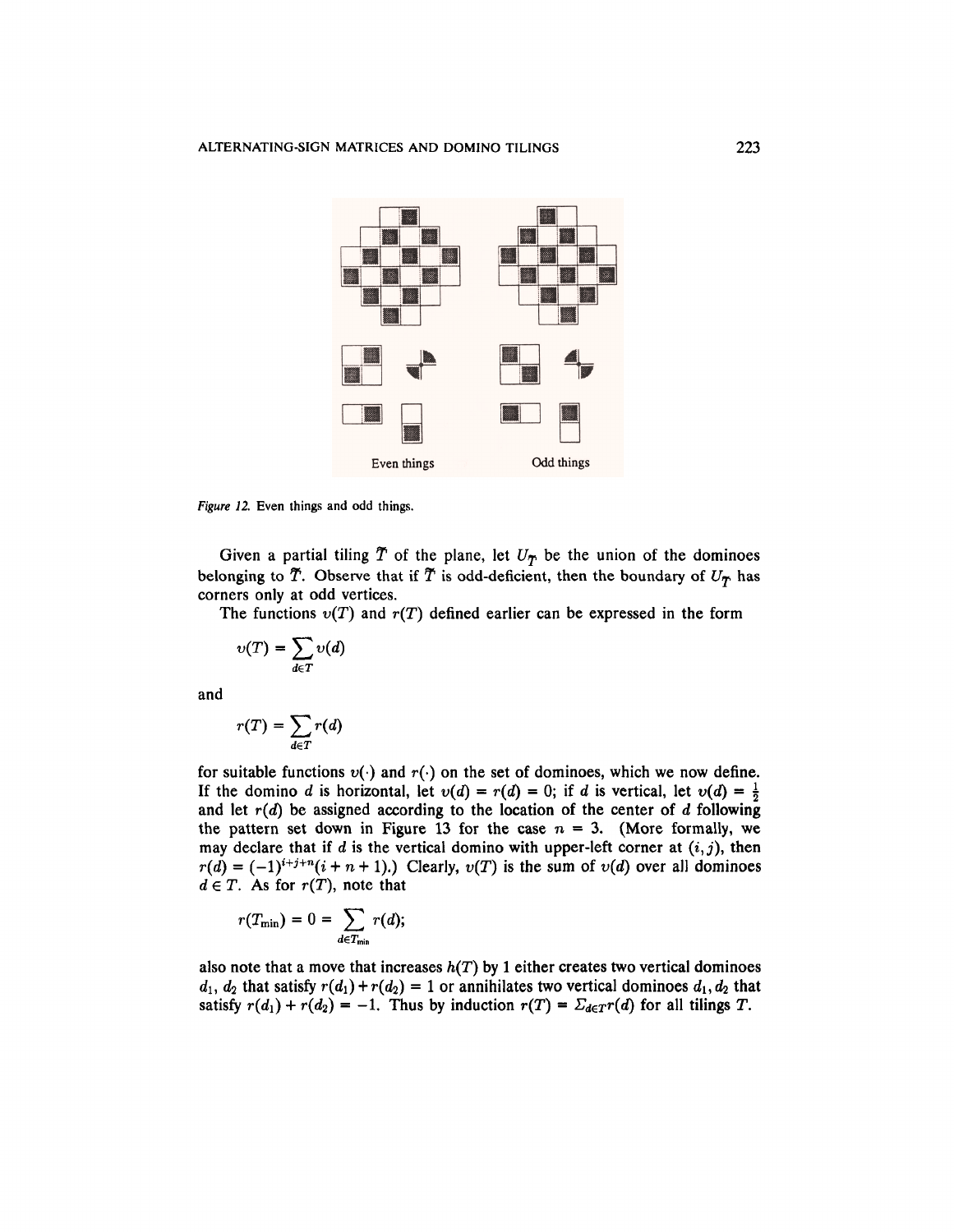

*Figure 13.* r-weights of vertical dominoes.



*Figure 14.* Directions for shuffling dominoes.

We therefore have

$$
AD(n; x, q) = \sum_{T} \prod_{d \in T} x^{v(d)} q^{r(d)}.
$$

We now prove

$$
AD(n; x, q) = \prod_{k=0}^{n-1} (1 + xq^{2k+1})^{n-k}
$$

by using a process called *domino shuffling,* which is a certain involution on the set of odd-deficient tilings of an infinite checkerboard. If *d* is a domino on a colored region, we define *S(d),* the *shuffle* of *d,* as the domino obtained by moving *d* one unit to the left or up if it is even and one unit to the right or down if it is odd (see Figure 14). Graphically, one can place an arrow joining the two noncorner vertices on the boundary of *d,* pointing from the even vertex to the odd vertex; this indicates the direction in which *d* will shuffle.

Clearly, *S* is an involution on the set of dominoes on an infinite checkerboard. Two dominoes form an odd block if and only if each is the shuffle of the other; if *d* and  $S(d)$  are horizontal, then  $r(d) + r(S(d)) = 0$  whereas if *d* and  $S(d)$  are vertical, then  $r(d) + r(S(d)) = -1$ .

Given a partial tiling  $\tilde{T}$  we define  $S(\tilde{T})$ , the *shuffle* of  $\tilde{T}$ , to be the collection of all  $S(d)$  with  $d \in \tilde{T}$ .

LEMMA. *Domino shuffling is an involution on the odd-deficient tilings of an infinite checkerboard.*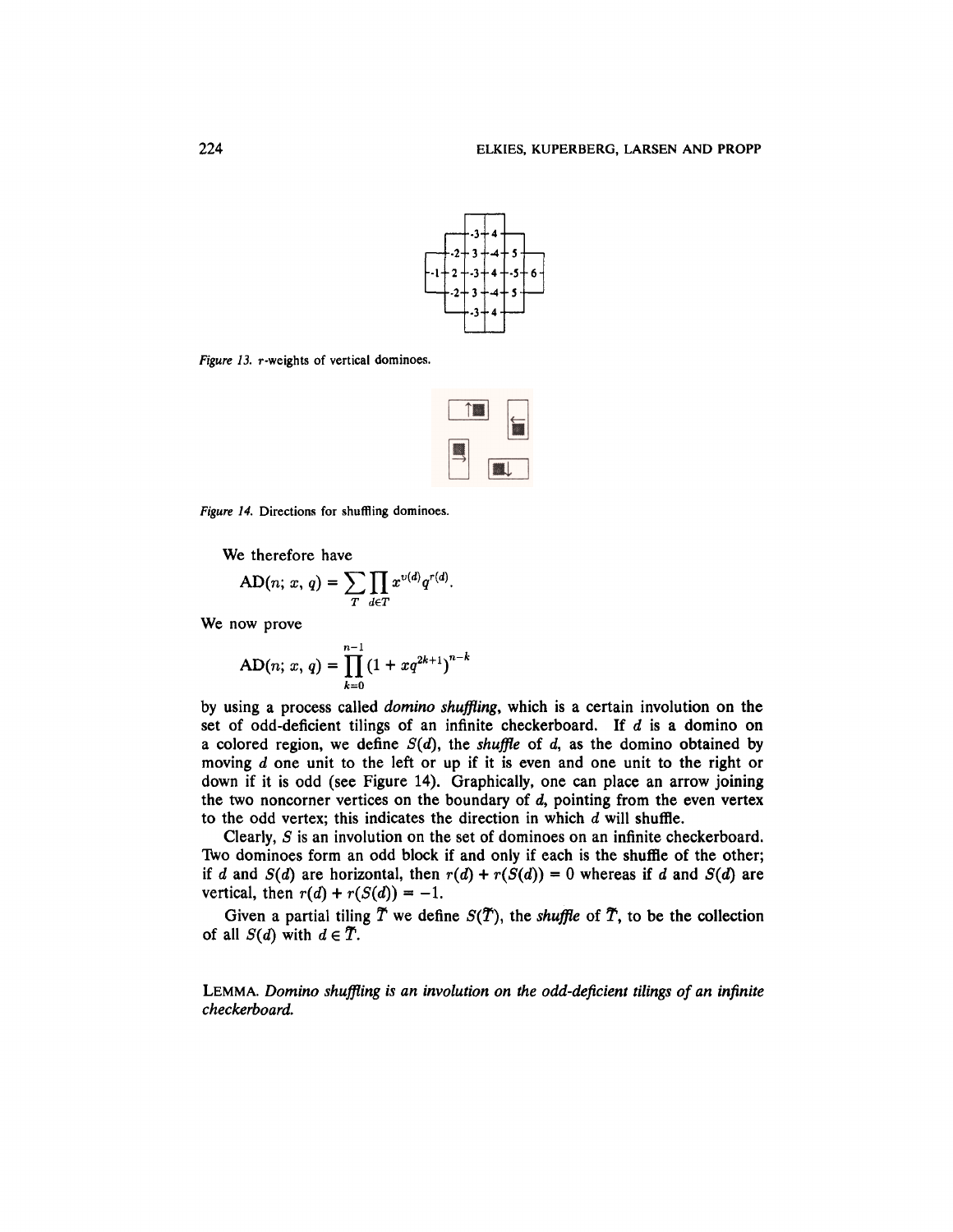

*Figure 15.* Four domino positions.



*Figure 16.* Three pairs of impossible dominoes.

*Proof.* Let *T* be an odd-deficient tiling of the plane, with *T* an extension to a true tiling of the plane. We first show that  $S(\tilde{T})$  is a partial tiling, that is, that no two dominoes of *S(T)* overlap. Assume otherwise, and suppose that a white square *s* is covered by two dominoes in  $S(T)$ . That is,  $S(T)$  contains two of the four dominoes a, 6, c, *d* shown in Figure 15 (with arrows indicating the directions in which they shuffle). There are six cases to be considered and ruled out:

- (i) a,  $b \in S(\tilde{T})$ :  $\tilde{T}$  must contain the dominoes  $S^{-1}(a) = S(a)$  and  $S^{-1}(b) =$ *S*(b), but *S(a)* and *S(b)* overlap (see Figure 16(a)).
- (ii) c,  $d \in S(\tilde{T})$ : Same reasoning as in case (i).
- (iii) a,  $c \in S(\tilde{T})$ :  $S(a)$ ,  $S(c) \in \tilde{T}$  (see Figure 16(b)). The full tiling *T* must cover *s* but cannot include *b* or *d* (since *T* already includes  $S(a)$  and  $S(c)$ , which conflict with those two dominoes); hence *T* must include a or c. However, in the former case  $a \in T$  forms an odd block with  $S(a) \in T$ , so that  $S(a) \notin \tilde{T}$ after all; the case  $c \in T$  leads to a similar contradiction.
- (iv) b,  $d \in S(\tilde{T})$ : Same reasoning as in case (iii).
- (v)  $a, d \in S(\tilde{T})$ : Same reasoning as in cases (iii) and (iv), though the geometry is somewhat different (see Figure 16(c)).
- (vi) b,  $c \in S(\overline{T})$ : Same reasoning as in case (v).

Hence a white square cannot be covered by two dominoes of  $S(\tilde{T})$ . The proof for black squares is similar. Therefore,  $S(T)$  is a partial tiling of the checkerboard.

We must also show that  $S(\tilde{T})$  is odd deficient.  $S(\tilde{T})$  cannot contain any odd blocks because the inverse shuffle (which is the same as the shuffle) of an odd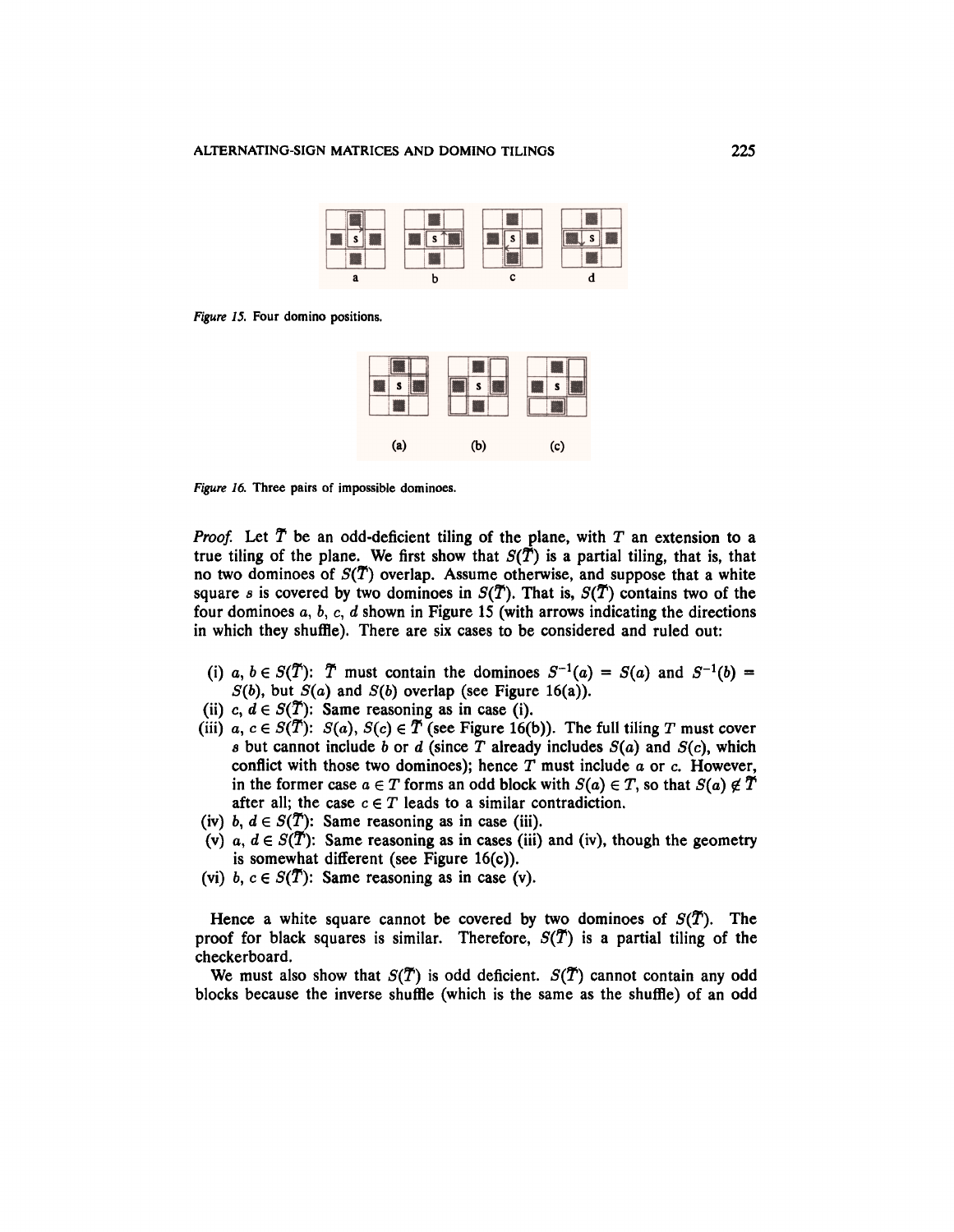block is an odd block. It remains to show that the boundary of  $U_{\mathcal{S}(\mathcal{T})}$  has corners only at odd vertices. Let  $v$  be an even vertex. It is easily checked that  $v$  is a corner of  $U_T$  if and only if  $U_T$  contains unequal numbers of black squares and white squares adjacent to v (and similarly for  $U_{\text{S}(\tilde{T})}$ ). A domino  $d \in \tilde{T}$  may cover, of the four squares adjacent to  $v$ , one black square, one white square, or one square of each color. In these three cases  $S(d)$  covers one white square, one black square, or no squares at all, respectively. Thus the even vertex *v* could be a corner of  $U_{S(T)}$  only if it was already a corner of  $U_T$ . However, we assumed  $\tilde{T}$  was odd deficient, so that its only corners were at odd vertices.

Assume now that *T* is an odd-deficient tiling, not of the entire plane, but of the order- $(n - 1)$  Aztec diamond. We can use the above to show that  $S(\overline{T})$  is an odd-deficient tiling of the order-n diamond. It is clear that for every domino  $d \in \tilde{T}$ ,  $S(d)$  lies in the order-n diamond; what is less pictorially obvious is that the complement of  $S(\tilde{T})$  relative to the order-n diamond must be a union of odd blocks. One way to see this is to tile the complement of the order- $(n - 1)$  Aztec diamond with horizontal dominoes and thereby obtain an odd-deficient tiling *T* of the entire plane. Then, by the lemma,  $S(T^+)$  is an odd-deficient tiling of the plane; some of its missing odd blocks lie in two semi-infinite strips of height 2 to the left and right of the order-n diamond, and all the others must lie strictly inside the order-n diamond. None of these blocks crosses the boundary of the order-n diamond, so if we add these blocks to  $S(T)$ , we get a complete tiling of the order-n diamond.

Consider now an odd-deficient tiling  $\tilde{T}$  of the order- $(n - 1)$  Aztec diamond, with  $\tilde{T}_{vert}$  equal to the set of vertical tiles of  $\tilde{T}$ ; let

$$
v(\widetilde{T}) = \sum_{d \in \widetilde{T}} v(d) = \sum_{d \in \widetilde{T}_{\text{vert}}} v(d)
$$

and

$$
r(\widetilde{T}) = \sum_{d \in \widetilde{T}} r(d) = \sum_{d \in \widetilde{T}_{\text{vert}}} r(d)
$$

(recall that  $v(d) = r(d) = 0$  for all horizontal dominoes d). Let

$$
AD(n-1, T; x, q) = \sum x^{v(T)} q^{r(T)},
$$

where the sum is over all tilings T that extend  $\tilde{T}$ ; we have

$$
AD(n-1; x, q) = \sum_{T} AD(n-1, T; x, q),
$$

where the sum is over all partial tilings  $\tilde{T}$  of the order- $(n - 1)$  Aztec diamond. Say that  $\tilde{T}$  is missing m odd blocks, so that it gives rise to  $2^m$  distinct complete tilings  $T$ ; then it is easily seen that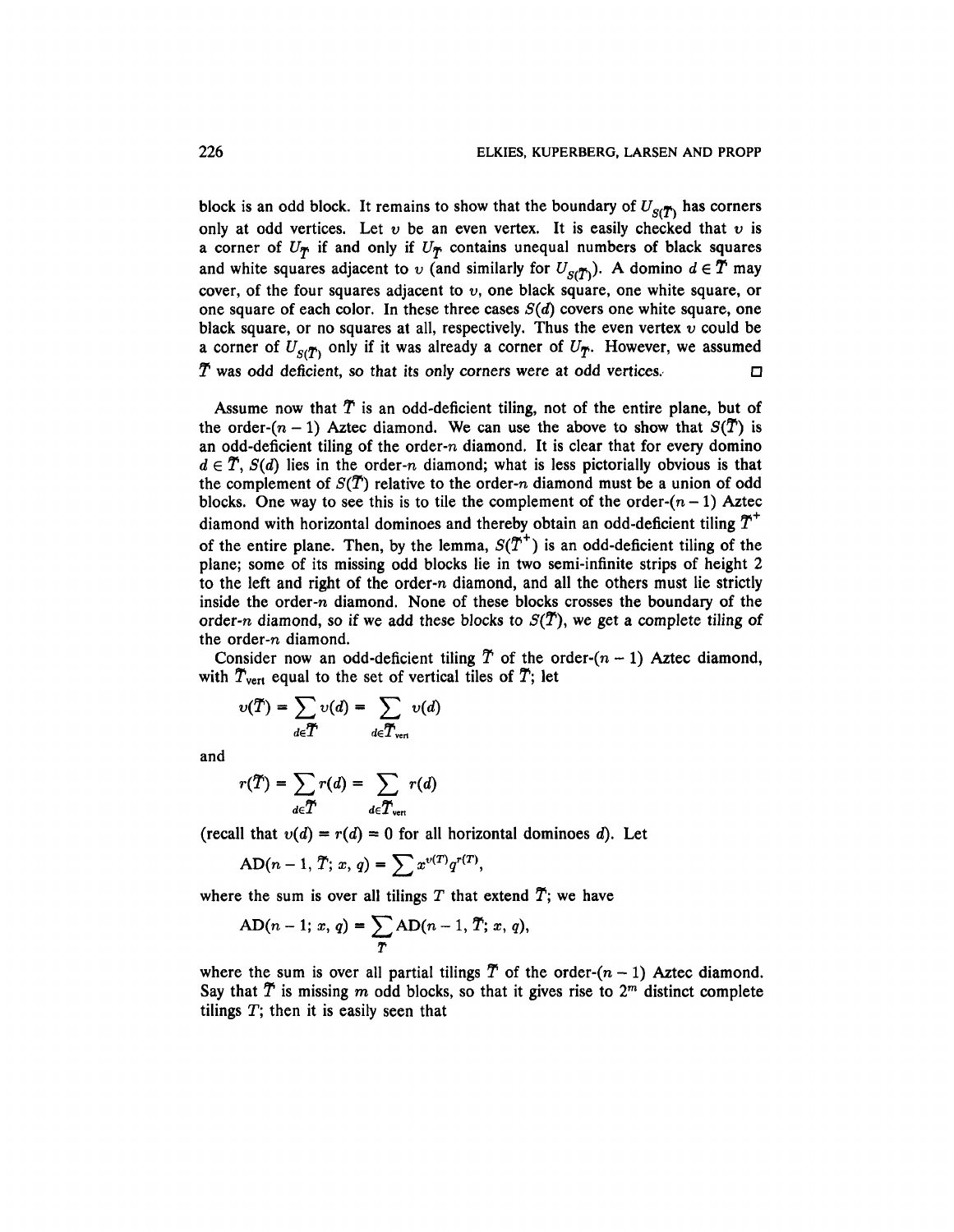AD(n-1, T; x, q) = 
$$
(1 + xq^{-1})^m \prod_{d \in T} x^{v(d)} q^{r(d)}
$$
. (8)

 $S(\tilde{T})$  is an odd-deficient tiling of the order-n Aztec diamond with its odd coloring, missing  $m + n$  odd blocks. Therefore, relative to the even coloring, we have

AD(n, 
$$
S(\tilde{T})
$$
; x, q) =  $(1 + xq)^{m+n} \prod_{d \in \tilde{T}_{\text{vert}}} x^{\nu(S(d))} q^{-r(S(d))}$ 

The product in the right-hand side of the above equation can be rewritten as

$$
\prod_{d \in T_{\text{vert}}} x^{\upsilon(S(d))} q^{-r(S(d))} = \prod_{d \in T_{\text{vert}}} x^{\upsilon(d)} q^{r(d)+1}
$$
\n
$$
= \prod_{d \in T_{\text{vert}}} (xq^2)^{\upsilon(d)} q^{r(d)}
$$
\n
$$
= \prod_{d \in T} (xq^2)^{\upsilon(d)} q^{r(d)}.
$$

However, substitution of *n* for  $n-1$  and  $xq^2$  for *x* in (8) yields

$$
AD(n, T; xq^2, q) = (1 + xq)^m \prod_{d \in T} (xq^2)^{v(d)} q^{r(d)}.
$$

Hence

$$
AD(n, S(\tilde{T}); x, q) = (1 + xq)^n AD(n - 1, \tilde{T}; xq^2, q).
$$

Since every odd-deficient tiling of the order-n Aztec diamond with odd coloring is of the form  $S(T)$  for some odd-deficient tiling of the order- $(n - 1)$  Aztec diamond with even coloring, we can sum both sides of the preceding equation over all  $\tilde{T}$ , obtaining

$$
AD(n; x, q) = (1 + xq)^{n} AD(n - 1; xq^{2}, q)
$$

The general formula for  $AD(n; x, q)$  follows immediately by induction.

Although this proof made no mention of alternating-sign matrices, they are very much involved in determining the exact locations of the various 2-by-2 blocks. Specifically, let  $T$  be a domino tiling of the Aztec diamond of order  $n-1$ , and let A be the  $(n-1)$ -by- $(n-1)$  alternating-sign matrix determined by T as in Section 3. Then the locations of the odd blocks in  $\tilde{T}$  are given by the 1's in A, and the locations of the odd blocks in  $S(\tilde{T})$  are given by the  $-1$ 's.

Latent within the proof of the formula for  $AD(n; x, q)$  is an iterative bijection between domino tilings of the order-n Aztec diamond and bit strings of length  $n(n + 1)/2$ . Say we are given a bit string of length  $1 + 2 + \cdots + n$ , and suppose we have already used the first  $1 + 2 + \cdots + (k-1)$  bits to construct a domino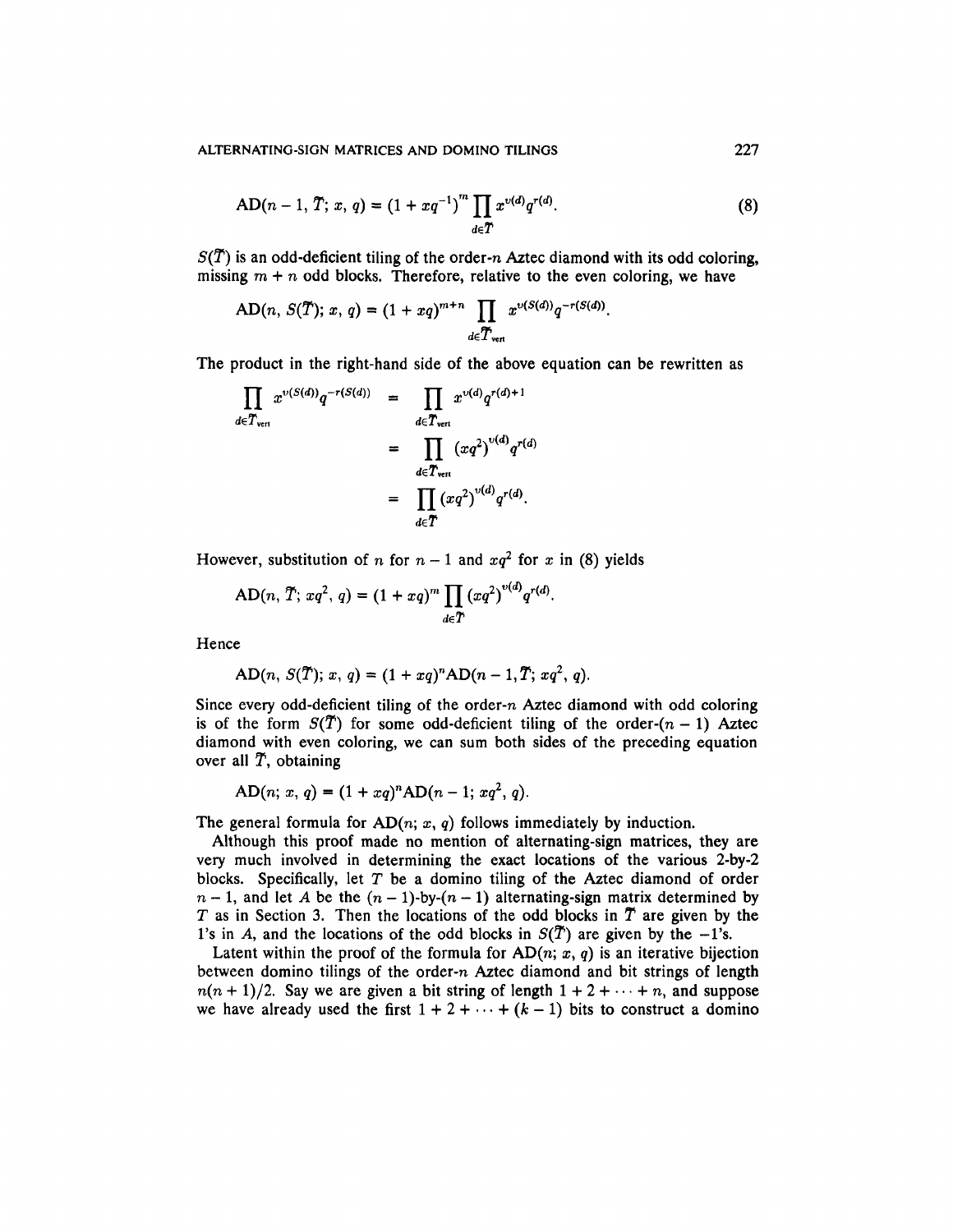tiling of the order- $(k - 1)$  diamond. Impose the even coloring on this Aztec diamond, and locate the odd blocks, of which there are m. Pick up these odd blocks in some definite order (of which we will say more shortly), and put them elsewhere, retaining their order. Shuffle the dominoes in the remaining partial tiling of the Aztec diamond of order  $k-1$ . The resulting partial tiling of the order-k Aztec diamond has  $m + k$  holes in it; fill these holes (again in some definite order) with the m blocks that were removed before, followed by *k* other blocks whose orientations (horizontal versus vertical) are determined by the next *k* bits of the bit string. In this way one obtains a complete tiling of the Aztec diamond of order  $k$ . Note that no information has been lost; the procedure is fully reversible. Thus iteration of the process gives a bijection between bit strings of length  $n(n + 1)/2$  and domino tilings of the order-n Aztec diamond. Moreover, every 0 (respectively, 1) in the bit string leads to the creation of two horizontal (respectively, vertical) dominoes in the tiling, so it is immediate that the number of tilings of the Aztec diamond with *2v* vertical dominoes is

$$
\binom{n(n+1)/2}{v}.
$$

The preceding construction requires a pairing between the *m* missing odd blocks of an odd-deficient tiling of the order- $(k - 1)$  Aztec diamond and m of the  $m + k$  missing odd blocks of an odd-deficient tiling of the order-n Aztec diamond. There is a canonical way of doing this pairing. Recall that these two kinds of blocks correspond to the  $-1$ 's and  $+1$ 's in an alternating-sign matrix A, so it suffices to decree some sort of pairing between the  $-1$ 's and a subset of the + l's (which will leave *n +* 1's left over). However, this is easy: simply pair each  $-1$  with the next  $+1$  below it in its column. In terms of shuffling, this means that the odd blocks of  $\tilde{T}$  drift southeast until they find a hole in  $S(\tilde{T})$  into which they can fit; this leaves n holes near the upper-left border of the order-n Aztec diamond, which the  $n$  new 2-by-2 blocks exactly fill.

It would be nice to have a "shuffling" proof of the product formula for *W.* It would also be nice to have a procedure for randomly generating monotone triangles according to the (uneven) probability distribution given by the weights *W(. ).*

#### **7. Square Ice**

It is worthwhile to point out a connection between the combinatorial objects investigated in this paper and a statistical-mechanical model that has been studied extensively since the 1960's. Recall that an  $n$ -by-n alternating-sign matrix can be represented by its skewed summation, as in Figure 17(a). Replace each entry in the matrix by a node, and put a directed edge between every two adjacent entries, pointing from the smaller to the larger. Then one has a directed graph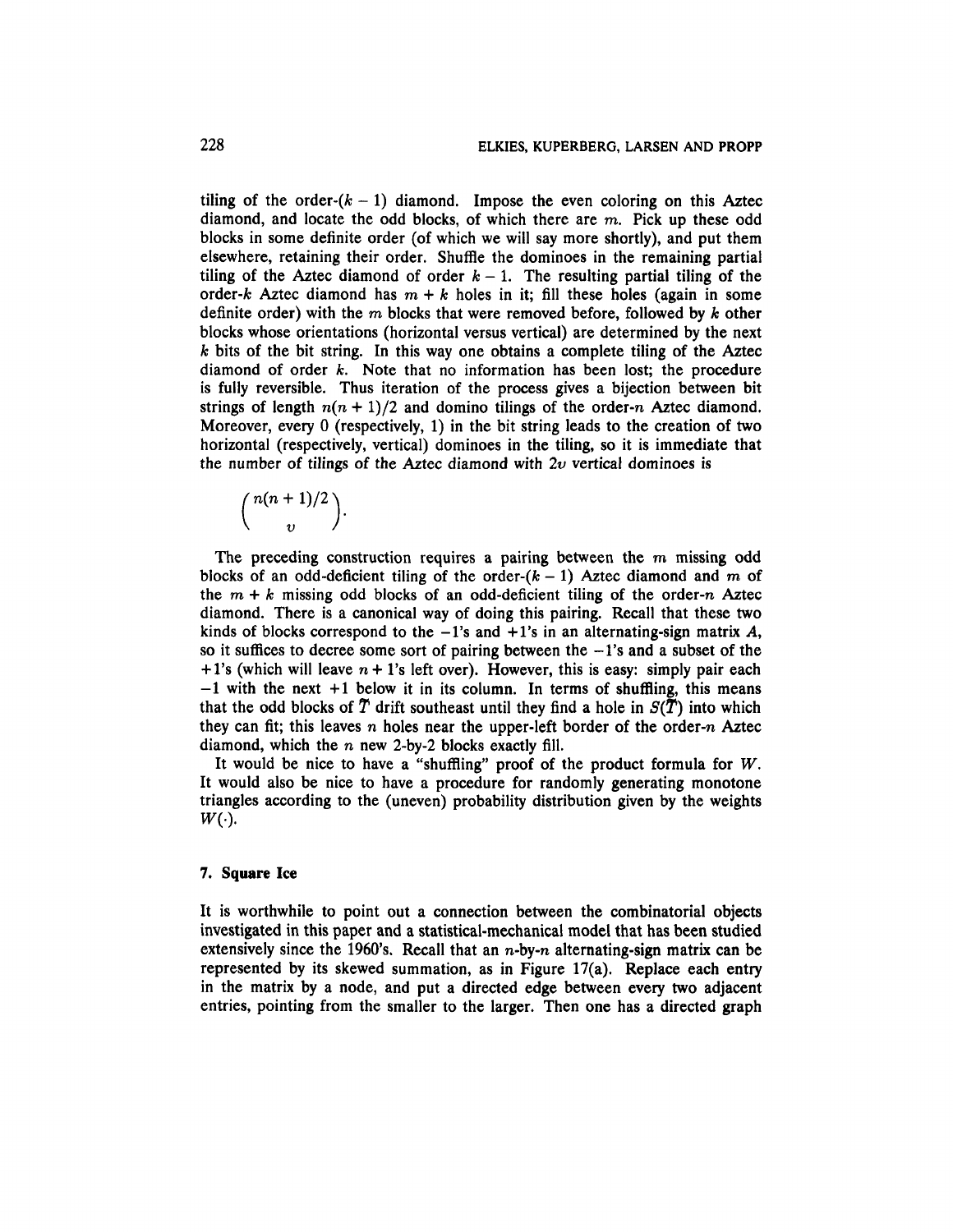

*Figure 17.* Alternating-sign matrices to square ice.



*Figure 18.* Labeling the vertex configurations.

in which the circulation around every square cell is 0 (that is, each cell has two clockwise edges and two counterclockwise edges); see Figure 17(b). Finally, rotate each of these edges 90° counterclockwise about its midpoint. The result is a configuration like the one shown in Figure 17(c), with divergence 0 at each node (that is, each node has two incoming arrows and two outgoing arrows). This is exactly the square-ice model of statistical mechanics, with the special boundary condition of incoming arrows along the left and right sides and outgoing arrows along the top and bottom. (For discussion of this and related models, see [1] and [14].)

In the general square-ice model, one associates a Boltzmann weight  $\omega_i$  (*i* = 1 to 6) with each of the six possible vertex configurations shown in Figure 18; then the weight of a configuration is defined as  $\omega_1^{k_1}\omega_2^{k_2}\cdots \omega_6^{k_6}$ , where  $k_i$  is the number of vertices in the lattice of type *i* and the *partition function* associated with the model (denoted by *Z)* is the sum of the weights of all possible configurations. *Z* has an implicit dependence on the lattice size and the boundary conditions. It is customary to impose periodic boundary conditions, but we instead impose the "in-at-the-sides, out-at-the-top-and-bottom" condition on our  $n$ -by- $n$  grid. Call this the *Aztec boundary condition.*

To recast our work on domino tilings of the Aztec diamond in terms of square ice, it is convenient to rephrase domino-tilings as dimer arrangements, or 1-factors. Specifically, we define a graph *G'* whose vertices correspond to the cells of the order-n Aztec diamond with an edge between two vertices of *G'* if and only if the corresponding cells are adjacent. Then a domino tiling of the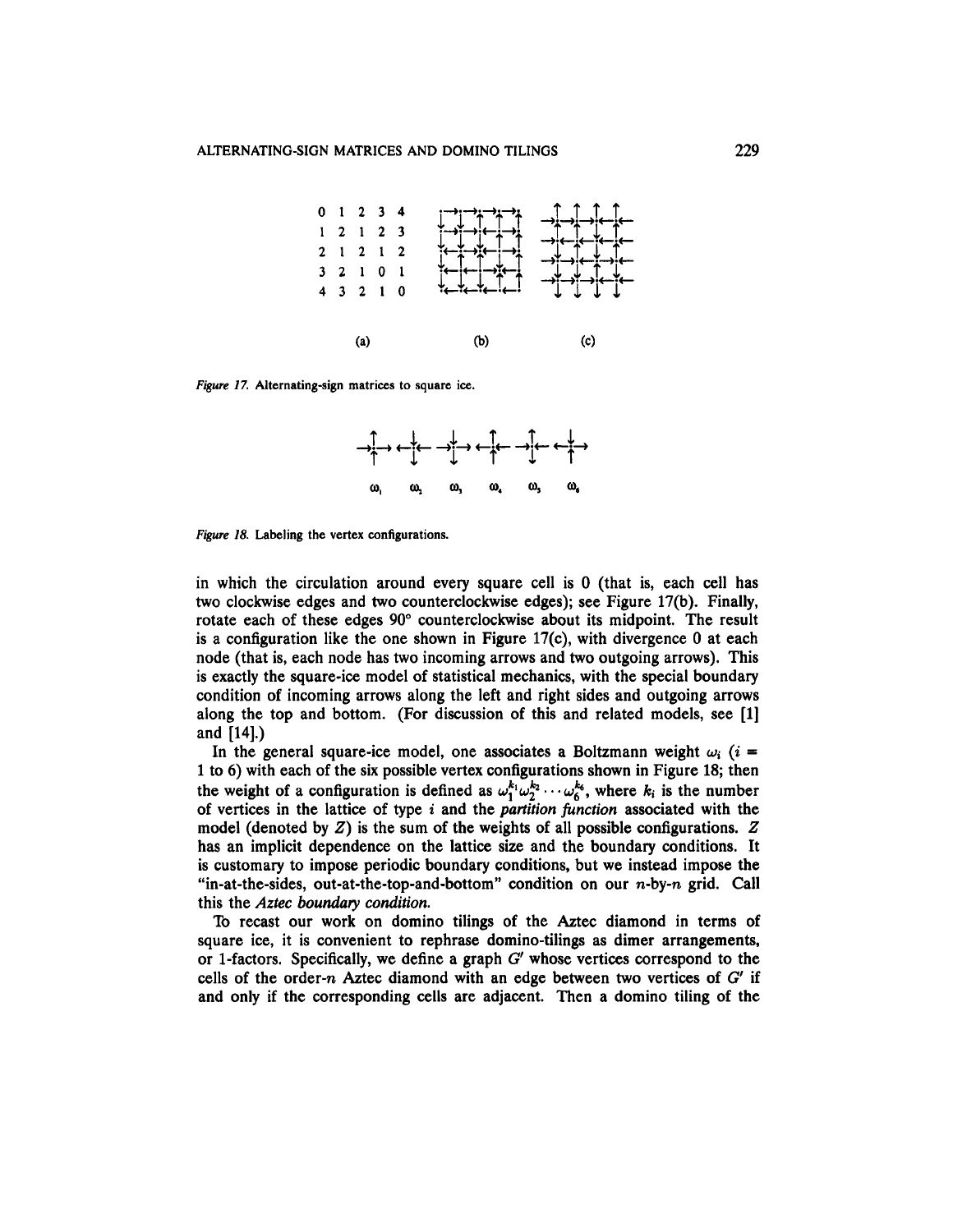

*Figure 19, A* 1-factor and an ice state.

Aztec diamond corresponds to a 1-factor *F* of *G* (a collection of disjoint edges covering all vertices).

There is a general method for writing the number of 1-factors of a planar graph as a Pfaffian [8]. Indeed, if one assigns weight *w(e)* to each edge *e of a* planar graph on *N* vertices and defines the weight of a 1-factor as the product of its constituent weights, then the sum of the weights of all 1-factors of the graph is equal to the Pfaffian of an antisymmetric  $N$ -by- $N$  matrix whose  $(i, j)$ th entry is *±w(e)* if the graph has an edge *e* between *i* and *j* and 0 otherwise. (The delicate point is the correct choice of signs.) This method has been applied to the problem of counting 1-factors of  $m$ -by-n grids (equivalently, domino tiling of  $m$ -by-n rectangles); see [7], [2], [10]. The Pfaffian method provides yet another route to our result on tilings of the Aztec diamond, though we have omitted the calculation here; see [23].

It is convenient to rotate the graph *G'* 45° clockwise, as in Figure 19(a). Call a cell of *G'* even or odd according to the parity of the corresponding vertex of *G* (under the standard coloring), so that the four extreme cells of *G'* are even. Every even cell is bounded by four edges, of which two, one, or none may be present in any particular 1-factor; the seven possibilities appear at the top of Figure 20, where a bold marking indicates the presence of an edge. If we replace each even cell by the corresponding ice junction given at the bottom of Figure 20, it is easy to check that the result is a valid ice configuration satisfying our special boundary conditions and that every such configuration arises in this way. The process is exemplified in Figure 19(b). Note that the transformation from 1-factors to ice configurations is not one-to-one; it is, in fact,  $2^{k_5}$ -to-one, where  $k_5$  is the number of vertices of type 5 in the ice pattern. That this transformation is equivalent to the more roundabout operation of converting the 1-factor to a domino tiling can be checked by using the heights of the even vertices to form an  $n$ -by-n alternating-sign matrix and then turning the matrix into an ice pattern as in the first paragraph of this section.

Let *T* be a tiling of the Aztec diamond, and let *F* be the associated 1-factor of *G'.* Note that every domino in *T* corresponds to an edge in *F* and that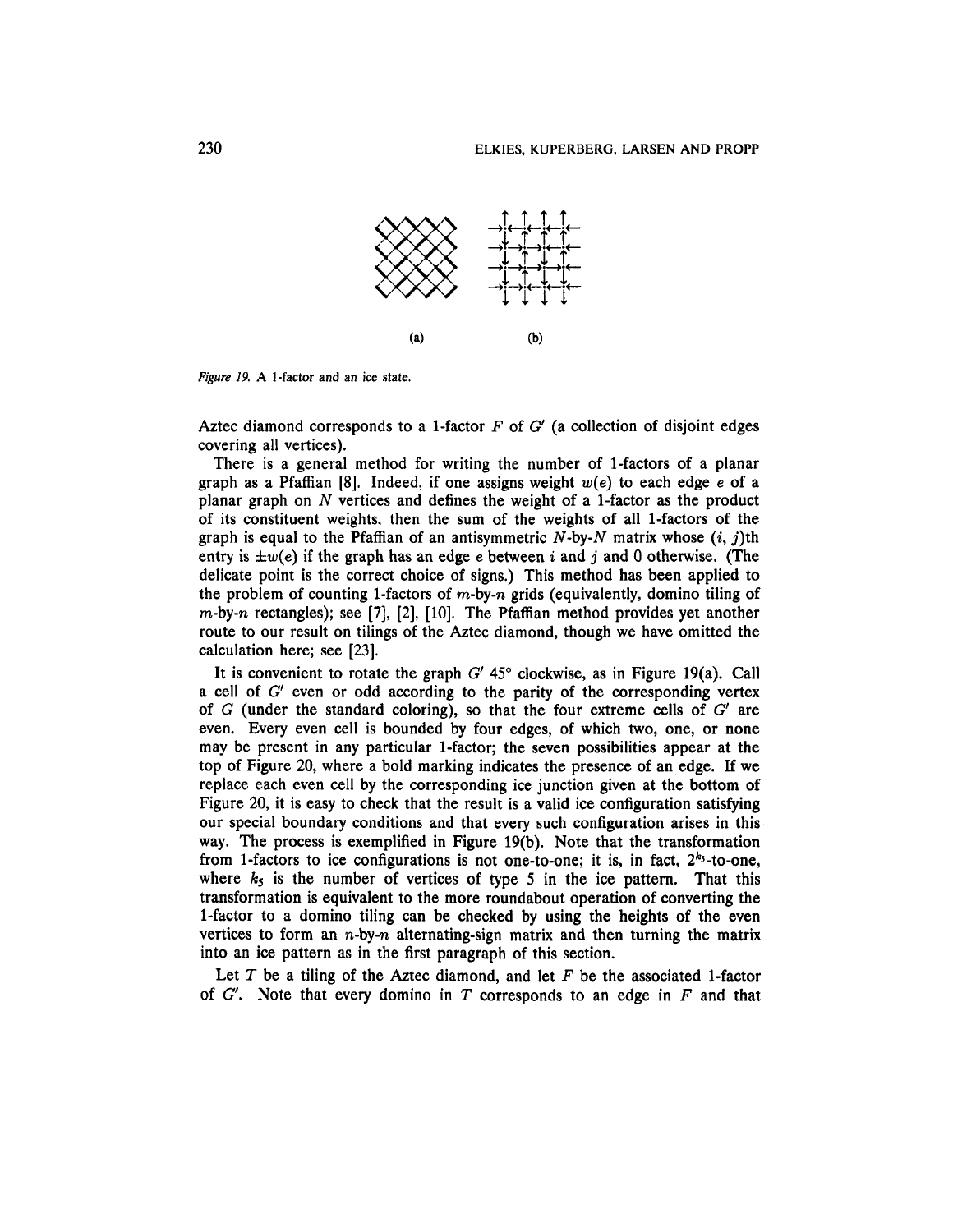

*Figure 20.* Correspondence between 1-factors and ice states.

this edge belongs to a unique even cell of *G'.* Hence if we assign the weights  $x, x, 1, 1, 1, x^2$ , and 1 to the respective cell figures, the product of the weights of the cell figures appearing in  $\vec{F}$  is equal to  $\vec{x}^{2\nu(T)}$ . Thus if we set

 $\omega_1 = x$ ,  $\omega_2 = x$ ,  $\omega_3 = 1$ ,  $\omega_4 = 1$ ,  $\omega_5 = 1 + x^2$ ,  $\omega_6 = 1$ ,

then the partition function *Z* coincides with the generating function

$$
AD(n; x^2) = (1 + x^2)^{n(n+1)/2}.
$$

Note that  $k_5 - k_6 = n$  for all order-n ice configurations with Aztec boundary condition (corresponding to the fact that the number of 1's in an  $n$ -by- $n$ alternating-sign matrix must be n more than the number of  $-1$ 's). Hence replacing  $\omega_5$  and  $\omega_6$  by  $\sqrt{1+x^2}$  merely divides the partition function by  $(1+x^2)^{n/2}$ . Furthermore,  $k_1 + k_2 + \cdots + k_6 = n^2$ , so multiplying all the Boltzmann weights by a factor *b* merely multiplies the partition function by  $b^{n^2}$ . Writing  $a = bx$ and  $c = b\sqrt{x^2 + 1} = \sqrt{a^2 + b^2}$ , we see (after an easy calculation) that for the square-ice model with Aztec boundary condition and with Boltzmann weights

$$
\begin{aligned}\n\omega_1 &= a, \\
\omega_2 &= a, \\
\omega_3 &= b, \\
\omega_4 &= b, \\
\omega_5 &= c, \\
\omega_6 &= c\n\end{aligned}
$$

satisfying  $a^2 + b^2 = c^2$  the partition function is given by  $Z = c^{n^2}$ .

It should be noted that this family of special cases of the ice model (given by a, b, c satisfying  $a^2 + b^2 = c^2$ ) is also the family that corresponds to the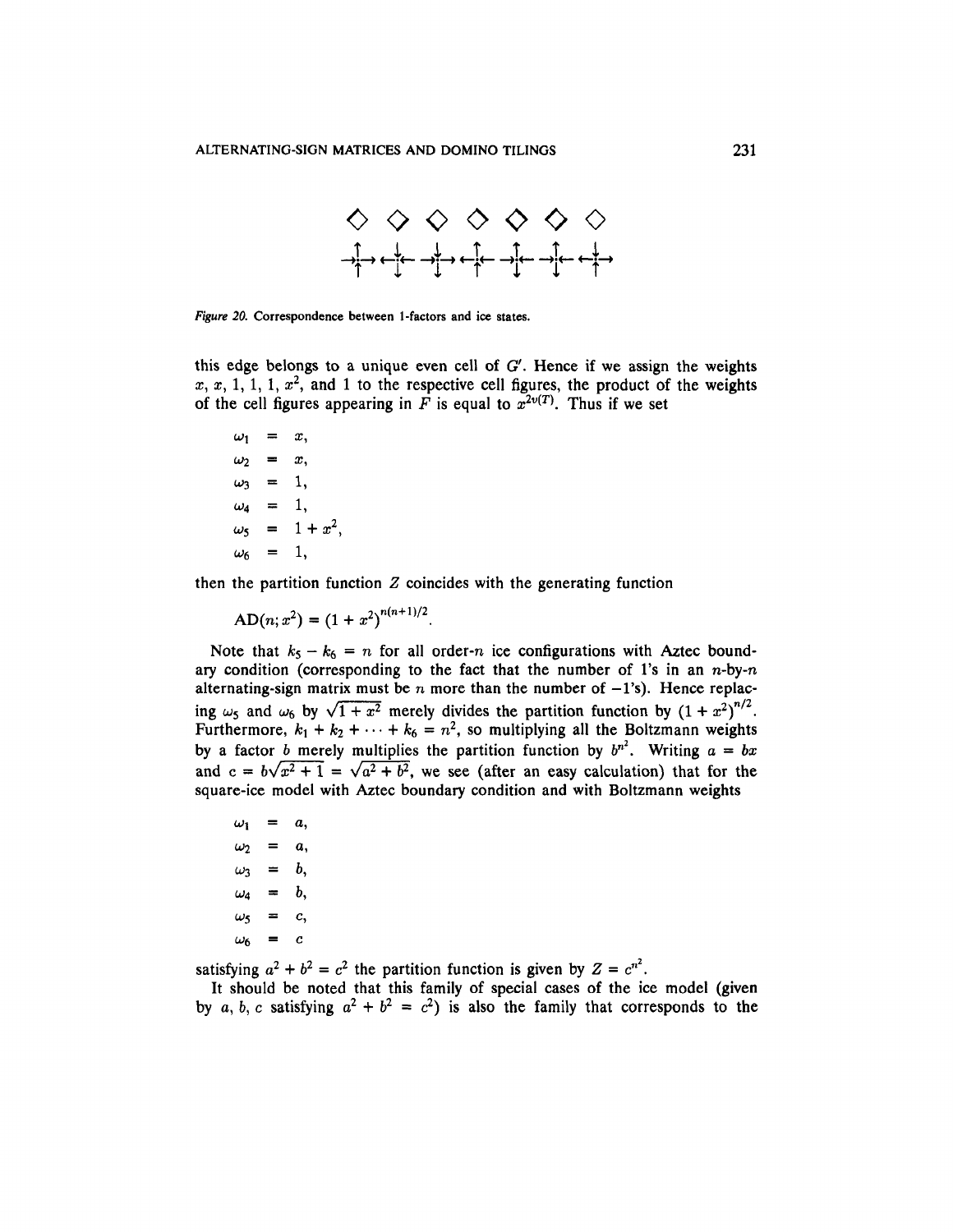free-fermion case and is precisely the case in which the model has been solved by the method of Pfaffians. (See  $[1, pp. 151, 270-271]$  and  $[4]$ ). This leads us to suspect that domino shuffling may, in fact, arise from some combinatorial interpretation of the Pfaffian solution.

We must emphasize the role played by the Aztec boundary conditions in the foregoing analysis, since it adds an element essentially foreign to the physical significance of the ice model. In particular, Lieb's solution of the ice model in the case  $\omega_1 = \omega_2 = \cdots = \omega_6 = 1$  [9] tells us that there are asymptotically

$$
\left(\sqrt{64/27}\right)^{n^2}
$$

order-n ice configurations with periodic boundary conditions; on the other hand, if the conjecture of Mills *et al.* [12], [13] is correct, the number of order-n ice configurations with Aztec boundary conditions should asymptotically be only

$$
\left(\sqrt{27/16}\right)^{n^2}
$$

Clearly, there are more constraints on a domino tiling near the boundary of an Aztec diamond than there are near the middle; this accounts for at least some of the drop in entropy. It would be interesting to know in a more quantitative way how the entropy of a random tiling is spatially distributed throughout a large Aztec diamond.

## **8. Epilogue**

There have been many combinatorial transformations in this article, so it may be useful to review them. First, we have

- (i) tilings,
- (ii) height functions associated with tilings, and
- (iii) the order ideals associated with those height functions.

We saw how to go from (i) to (ii) (Thurston's marking scheme), from (ii) to (iii) (see the construction of the poset *P* in Section 3), and from (iii) back to (i) (the stacked cubes).

Then we have

- (iv) alternating-sign matrices,
- (v) height functions associated with alternating-sign matrices,
- (vi) the order ideals associated with those height functions,
- (vii) monotone triangles, and
- (viii) states of the square-ice model (or, equivalently, its dual).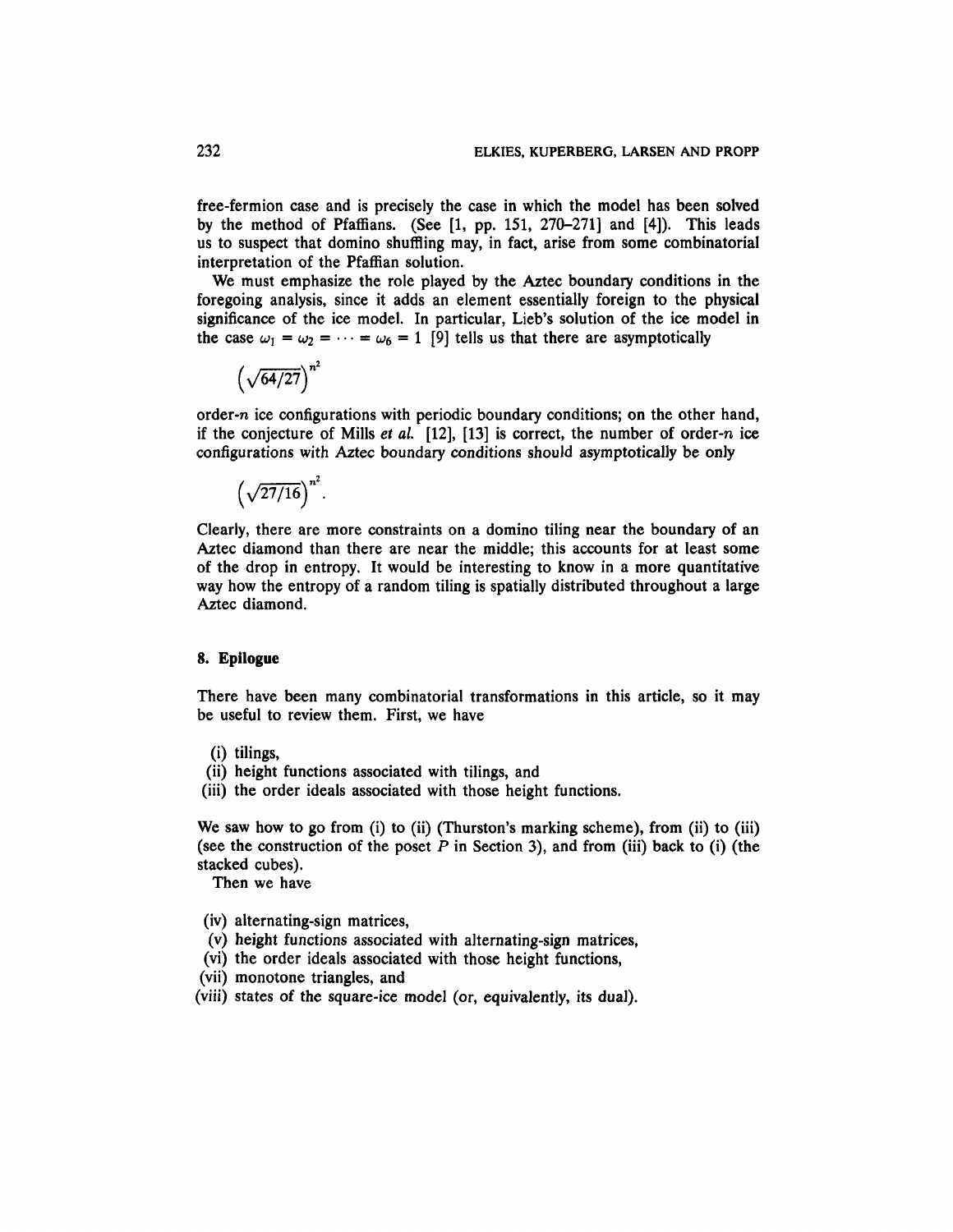We saw the correspondence between (iv) and (v) and between (v) and (vi) in Section 3, between (iv) and (vii) in Section 4, and between (v) and (viii) in Section 7. Further correspondences can be made. For instance, to get from (iv) to (viii) directly, in a given alternating-sign matrix we replace a 1 by a vertex configuration of type 5, we replace  $a -1$  by a vertex configuration of type 6, and we replace each 0 by the unique vertex configuration of type 1, 2, 3, or 4 which fits in the pattern (note that arrows "go straight through" configurations of types 1-4 without reversing).

Then there are the mappings between (i)-(iii) and (iv)-(viii) under the correspondence between domino tilings and compatible pairs of alternating-sign matrices. We saw in Section 3 how to pass between (ii) and (v) and between (iii) and (vi). Other connections can be made, and the reader might find it instructive to try to establish them.

There are actually even more incarnations of alternating-sign matrices than have been discussed here: 3-colorings of certain graphs (subject to boundary constraints), 2-factors of some related graphs, and tilings of various regions in the plane by shapes of two kinds. These other structures may be discussed in a future paper. Then there are other combinatorial objects which seem (but have not been proved) to be equinumerous with the alternating-sign matrices, namely, descending plane partitions and self-complementary totally symmetric plane partitions. See [16] for details.

 $AD(n)$  is a perfect square when  $n(n + 1)/2$  (one-fourth of the number of vertices) is even, and it is twice a perfect square when  $n(n + 1)/2$  is odd. More generally, Jockusch  $[6]$  has shown that if  $G$  is any bipartite graph in the plane with no crossing edges, such that *G* has 4-fold rotational symmetry and rotation by 90° exchanges the two parts of *G,* then the number of matchings of *G* is a square or twice a square, according to whether the number of vertices of *G* (necessarily divisible by 4) is divisible by 8 or is not.

Stanley (private communication) has discovered that our two-variable generating function for tilings of the order- $n$  Aztec diamond is actually a specialization of a 2n-variable generating function. A proof of this identity by means of the shuffling method of Section 6 is described in [23].

#### **Acknowledgments**

We wish to thank Carol Sandstrom and Chris Small for suggesting some of the terminology used in this article. Noam Elkies was supported by the Harvard Society of Fellows and by National Science Foundation grant DMS 8718965. Greg Kuperberg was supported by a National Science Foundation Graduate Research Fellowship. Michael Larsen was supported by National Science Foundation grants DMS 8610730 and DMS 8807203. James Propp was supported by a National Science Foundation Postdoctoral Research Fellowship. This is the second part of a two-part article; for terminology and notation see N. Elkies, G. Kuperberg,